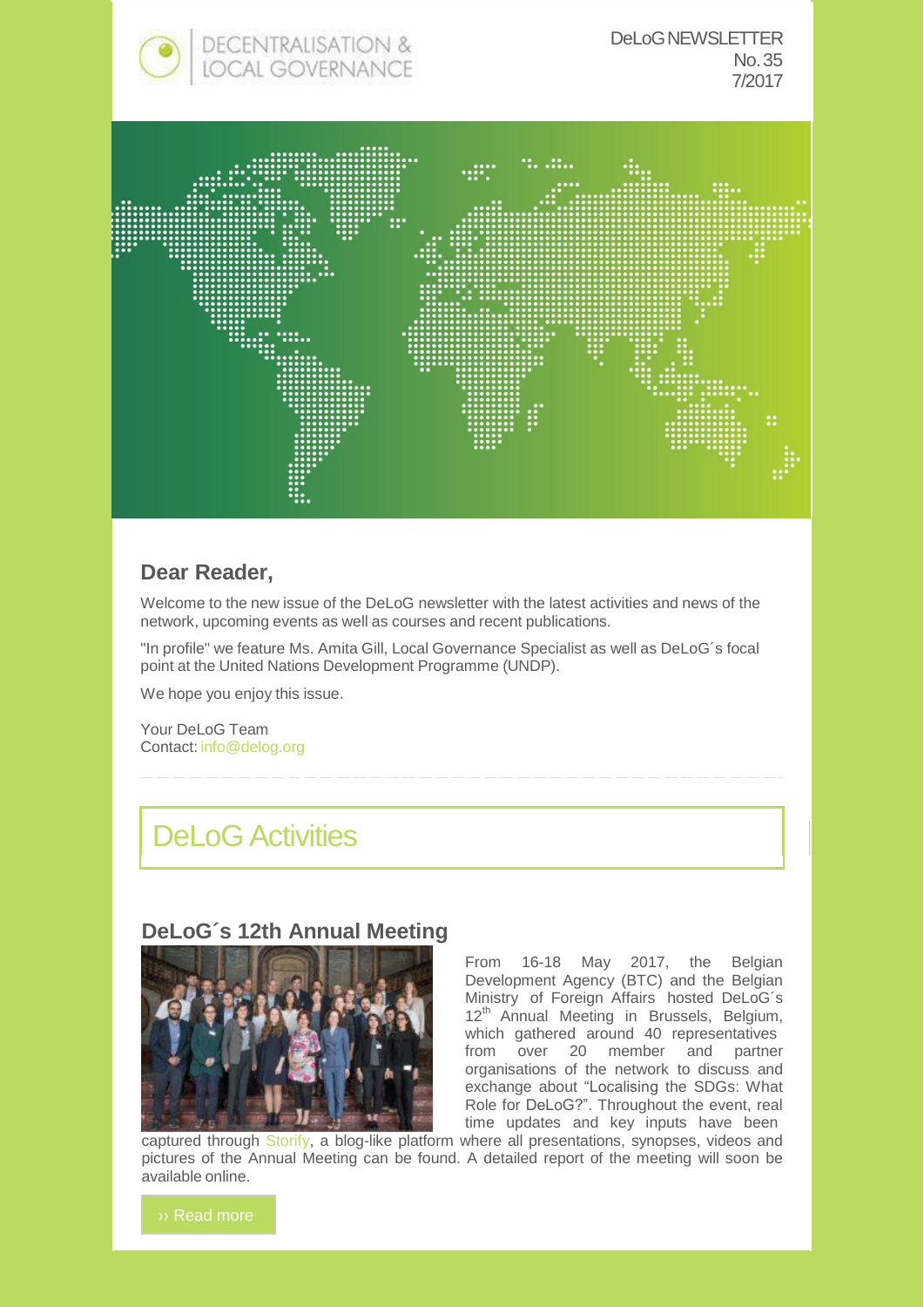#### **In Profile: Ms. Amita Gill, Local Governance Specialist, UNDP**

Ms. **Amita Gill** is Local Governance Specialist in the Responsive and Accountable Institutions Team within the Governance and Peacebuilding Cluster, at the United Nations Development Programme (UNDP), as well as DeLoG´s focal point since 2013/2014. Given that UNDP is at the forefront of the "Localising the SDGs" process, in this interview Ms. Gill provides an insight into UNDP´s strategic partnership with DeLoG, as well as into UNDP´s strategy on the implementation of the 2030 Agenda at the local level.



## News from our Members

## **SO** ADB

# **THE GOVERNANCE BRIEF** Localizing Global Agendas<br>in Multilevel Governance Systems<br>The Benefits of Functional Assignment as Core Element<br>of Decentralization Reforms

#### **Localizing Global Agendas in Multilevel Governance Systems**

The challenge of achieving policy coordination in multilevel and multisector settings is not a new one. This Governance Brief on *Localizing Global Agendas in Multilevel Governance Systems: The Benefits of Functional Assignment as Core Element of Decentralization Reforms*, of the **Asian Development Bank** (ADB) argues that achieving the objectives of the global agendas requires informed<br>decisions and deliberate choices to design decisions and deliberate choices to design decentralized governance systems.

#### **Urban Finance as a game changer for the SDGs**

This **United Nations Capital Development Fund** (UNCDF) publication provides an overview of the challenges Least Developed Countries (LDCs) face in financing sustainable development at the local level and illustrates concrete country experiences in meeting related challenges. It is designed to promote knowledge sharing among stakeholders in urban finance and local sustainable development and to support national and local government officials in the LDCs to strengthen their urban finance frameworks and to create an enabling environment in their constituencies.

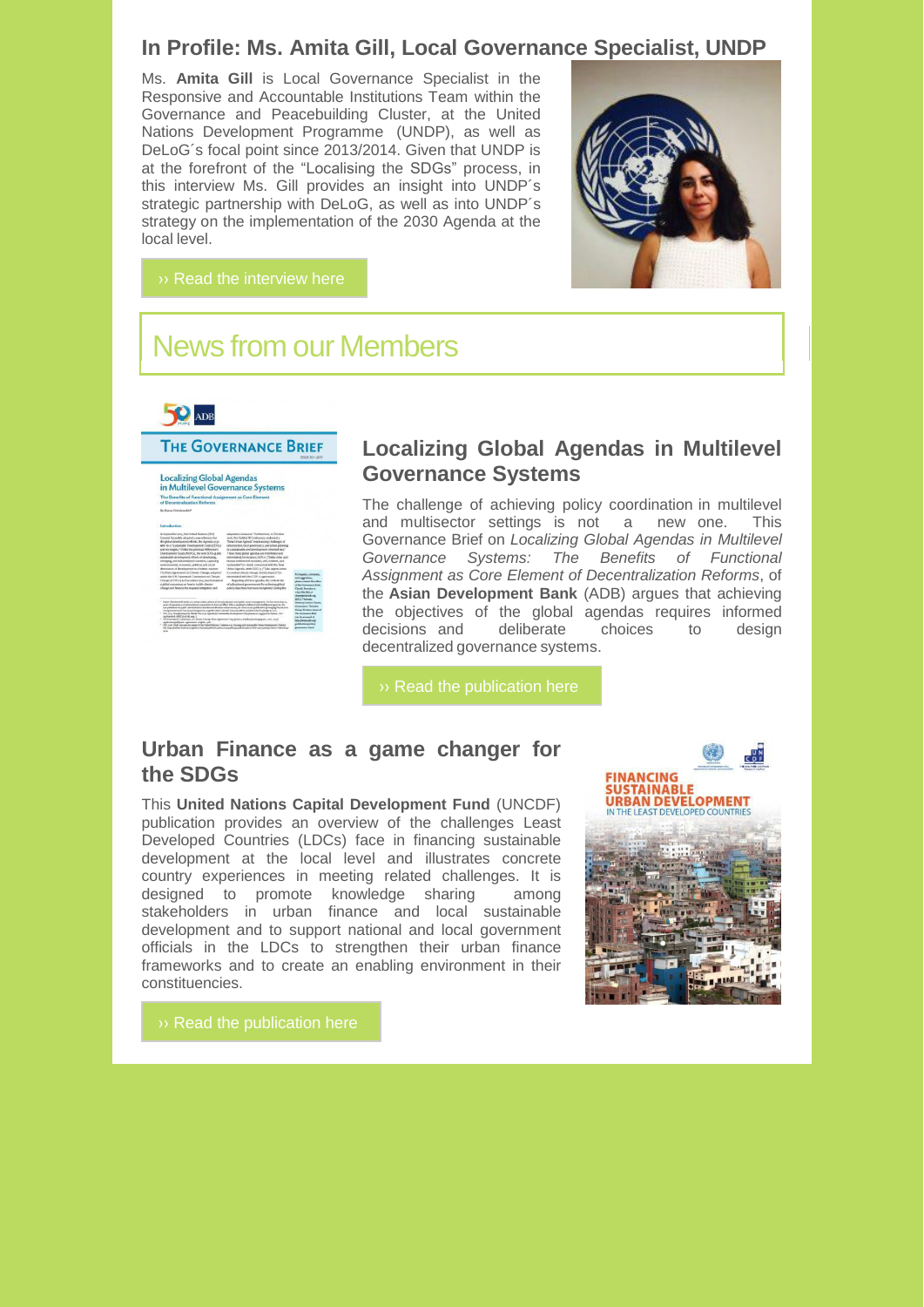

#### **Municipalities and People on the Move: Cities' Development Policies for Successful Local Management of Migration and Displacement**

This guidance note of the **United Nations Development Programme** (UNDP) aims to enable country offices to support cities to adopt adequate public policy interventions to increase the positive impacts of human mobility. It offers a set of policies, programmes and institutional arrangements that enable local authorities to address migration phenomena in a tailored manner and to mainstream migration and displacement into municipal activities and development plans.

›› Read the guidance note here

#### **Forcibly Displaced : Toward a Development Approach Supporting Refugees, the Internally Displaced, and Their Hosts**

This report of the **World Bank** Group suggests ways to rebuild the lives of the displaced through development support and examines how to help host communities that need to manage the sudden arrival of large numbers of displaced people. As work on a new Global Compact on Responsibility Sharing for Refugees progresses, the report underscores the importance of humanitarian and development communities working together in complementary ways to support countries throughout the crisis.





#### **Greening Africa's Cities to Protect People and Growth**

A fast urbanizing Africa is rapidly degrading the environmental assets of its cities. Protecting those assets can increase the productivity and livability of these cities, improve tourism opportunities, and enhance resilience to the impacts of extreme weather events. This **World Bank** report highlights the opportunities and actions to change the current environmental trajectory towards a more harmonious relationship between urbanization, environmental assets and ecosystem services.

#### **Prioritising Citizen Participation to Build Communities in Zimbabwe**

The Local Authorities Capacity Enhancement Project (LACEP), funded by the EU and implemented by **VNG International** and the Municipal Development Partnerships, has changed the way communities in Zimbabwe think about participation. Through a series of democratic dialogues and civil society workshops - delivered by the **Hague Academy for Local Governance** - local leaders and citizens focused in 2015 on establishing alliances in the community to better address mutual concerns.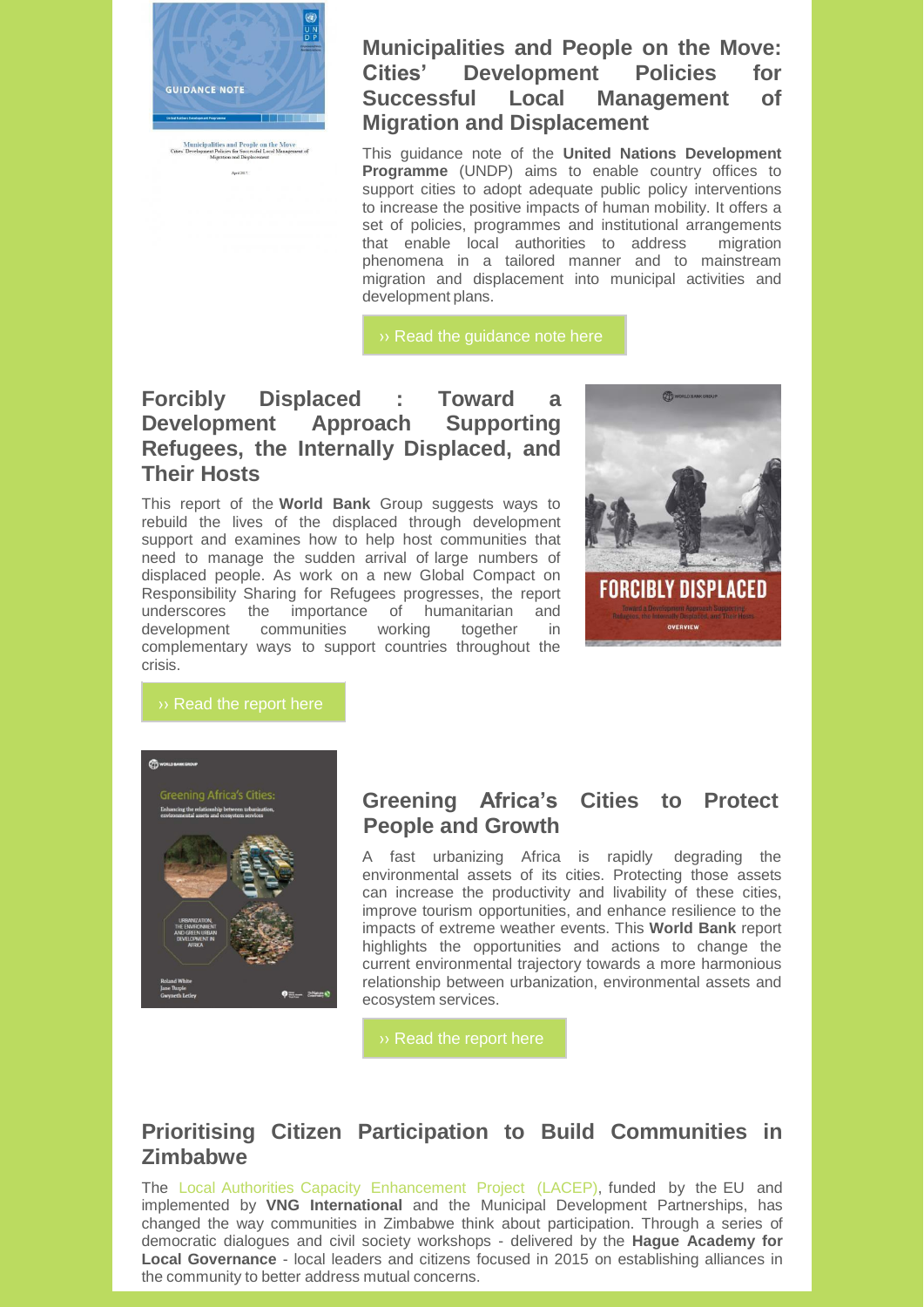#### **Canada's feminist international assistance policy goes local**

Canada´s first feminist international assistance policy recognizes the important role that **local governments** and **local women´s organizations** play in achieving these goals. This is why Canada commits itself to provide better support for these organizations and movements that advance women´s rights, and to help local governments in developing countries address the differential needs of women and men through policies and services.

›› Read more

## Info, News, Links, Downloads

#### **New EU Consensus on Development: the achievement of the SDGs is dependent on local and regional authorities**

The New European Consensus on Development - adopted in may 2017 by the Council of the European Union and setting out a new framework for development cooperation for the EU and its member states - recognizes the **role of local and regional governments in achieving the SDGs** and **commits to support decentralisation reforms and decentralised cooperation**. In this article, UCLG applauds the emphasis that the consensus puts on local and regional governments.

›› Read more

#### **Mayors of Major Cities Commit to Implement Paris Agreement, SDG 11**



On June 22nd 2017, in the framework of the 12th Metropolis World Congress and the 37th General Assembly of the International Association of Francophone Mayors, almost 140 mayors of the world's largest cities issued a '*Montréal*

*Declaration: Cities in the Vanguard to Address Local and Global Issues and Implement the Paris Agreement on Climate Change*.' The Declaration reaffirms mayors' determination to exercise leadership and contribute to the resolution of local and global issues, and to ensure effective implementation of the Paris Agreement, the New Urban Agenda and the SDGs.

›› Read more

#### **Local and regional governments at COP23**

On 6-17 November 2017, COP23, the 23rd United Nations Climate Change Conference will be convened in Bonn. Local and subnational governments will further position themselves as vital partners to shape global climate action through the **Climate Summit of Local and Regional Leaders** on 21 November, the **Summit Dialogues** on 9-14 November and a **Cities & Regional Pavilion** for two weeks. A website dedicated to all the activities of cities and regions at the COP23 is accessible here.



#### ›› Read more

#### **U.S. Local Governments networks mobilize to keep Paris**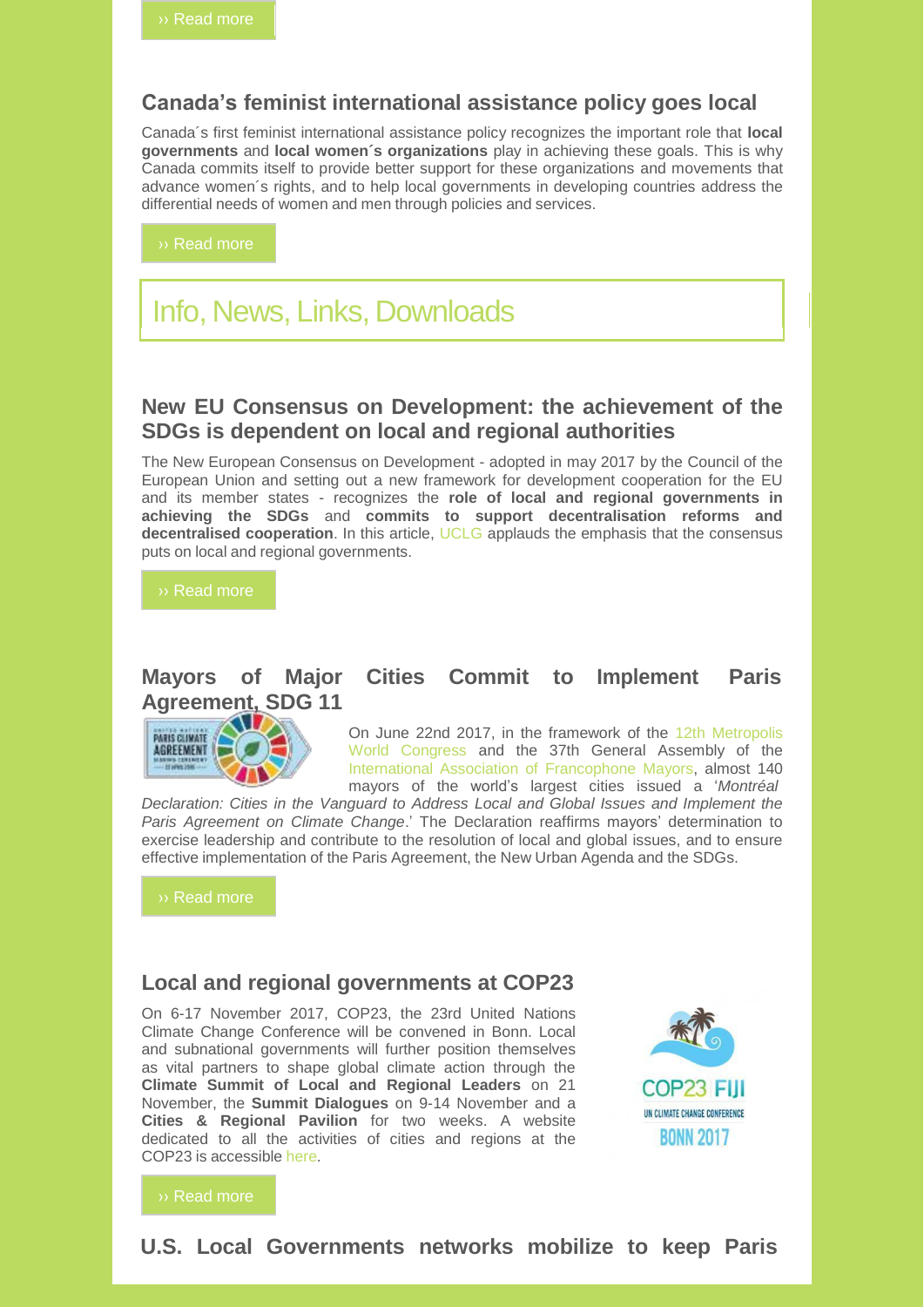#### **Agreement alive**

It's been nearly a month since President Donald Trump announced he would pull the United States out of the Paris climate agreement, prompting a sudden action on the part of cities across the country which signed an open letter of support for the Paris Agreement, passed resolutions formally committing their jurisdictions to the Agreement and organised clean energy initiatives. At the individual city level, the outpouring of official responses has been striking. But collectively, how significant is it? This article from **Citiscope** explains more...

›› Read the article here

#### **Regional Best Practices Database**



well as facilitating their replicability.

›› Read more

After closing the call for submissions of the II Regional Best Practices Award together with the **United Nations Program for Development**, **ORU Fogar** (United Regions Organisation) has launched the Regional Best Practices Database, a platform gathering the winning projects to ensure their maximum projection and international recognition, as

#### **Strong Role of Local and Regional Governments at the 2017 Global Platform for Disaster Risk Reduction**

At the end of May, during the 2017 Global Platform for Disaster Risk Reduction and under the aegis "Making Cities Resilient", UCLG, UNISDR, UN-Habitat, ICLEI and other stakeholders celebrated the Summit of Local and Regional Governments. In this framework, the *Declaration of Local and Regional Governments at the GPDRR* was adopted. This document informed the Global Platform's Chair Summary that will be presented to the President of the Economic and Social Council (ECOSOC) as a contribution to the 2017 High-level Political Forum for Sustainable Development (HLPF), to be held in New York in July.

›› Read the declaration here

#### **OGP Subnational Action Plans 2017**



The Open Government Partnership (OGP) is an international platform that aims to secure commitment from governments to promote transparency, accountability and strengthen governance. In 2016, OGP opened to **subnational participants** that submitted Action Plans with over 70 commitments and will be implementing them throughout 2017. This publication highlights some of these notable reforms such as Buenos Aires´ open bus transit data that allow datainformed improvements to public services, or Madrid´s creation of a public registry of lobbyists.

›› Read more

#### **Land degradation and cities: The essential role of local and regional governments**

Global concern for the challenges posed by land degradation has been affirmed by target 15.3 of the SDGs, which is aimed at halting and reversing land degradation. Engaging with the challenges posed by land degradation in the 21st century requires a systematic approach that recognizes urban activities as a meta-underlying driver and includes the existing and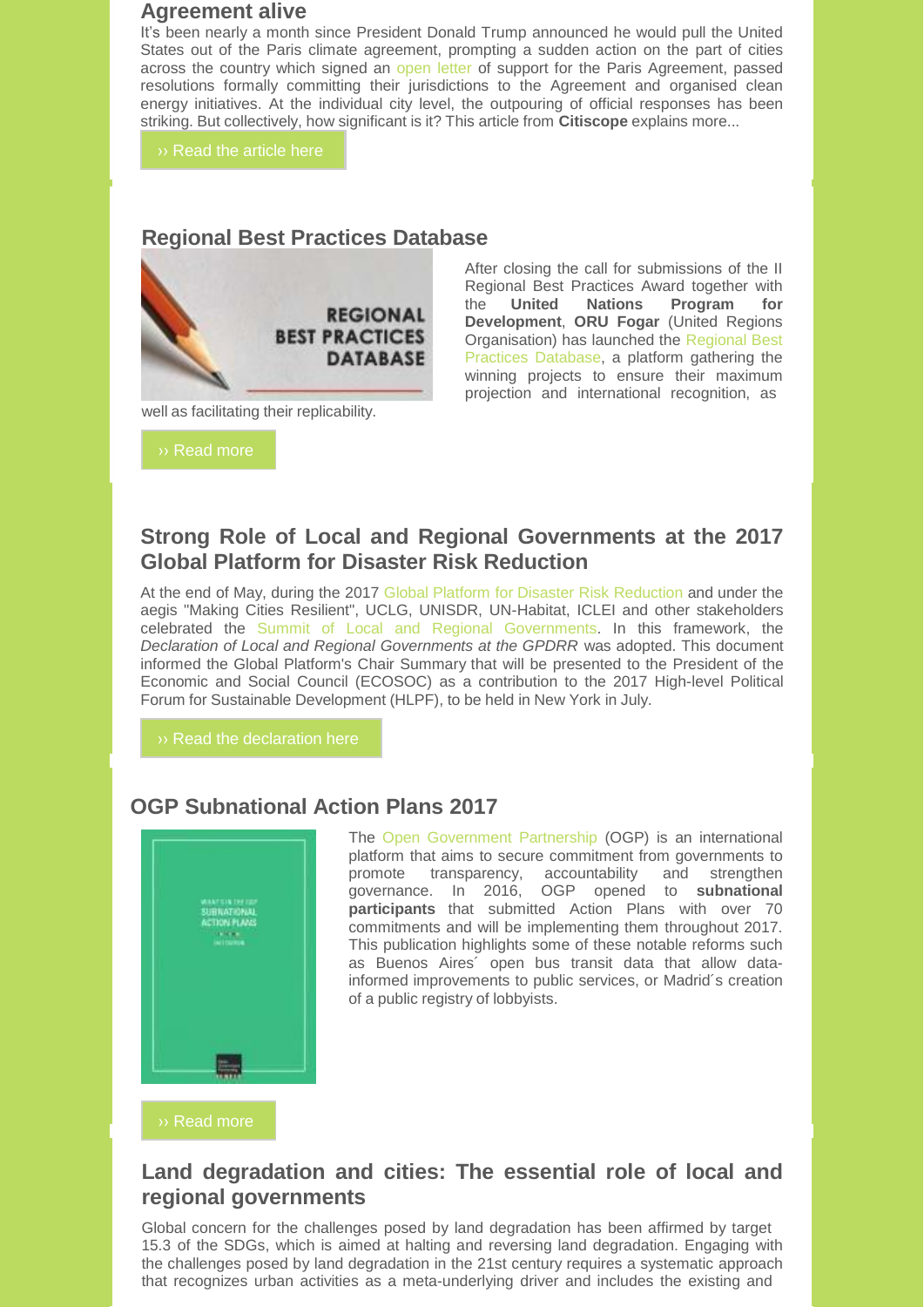potential contributions of local and regional governments as part of the solution. This ICLEI briefing sheet highlights the root causes of land degradation, its consequences and local solutions.

## International Conferences

## **Assises de la coopération décentralisée / Regions and Cities**



| When:                           | $10 - 11$ | July | 2017 |
|---------------------------------|-----------|------|------|
| <b>Where: Brussels, Belgium</b> |           |      |      |

The Regions and Cities for Development / Assises de la coopération décentralisée is an event coorganised by the **European Commission** and the **European Committee of the Regions**. It is a unique biennial opportunity to bring together local and regional authorities' representatives from EU and partner countries to exchange among themselves, with their

counterparts and with the EU institutions their experiences and ideas relating to development policies and key issues of the field of decentralised cooperation.

#### **United Nations High-Level Political Forum on Sustainable Development**



**High-Level Political Forum 2017** TO JUL 2017 - 19 JUL 2017, UNHO, NEW YORK

›› More information

**When:** 10-19 July, 2017 **Where:** United Nations Headquarters, New York

The High-level Political Forum on Sustainable Development, is the United Nations central platform for follow-up and review of the 2030 Agenda for Sustainable Development and the SDGs, that provides for the full and effective participation of all States Members of the United Nations and members of specialized agencies.

#### **UNGA High-level Meeting on UN-Habitat**



**When:** 5-6 September, 2017 **Where:** United Nations Headquarters, New York

Convened by UNGA President, the UN General Assembly (UNGA) Meeting on UN-Habitat meeting will discuss the effective implementation of the **New Urban Agenda** (NUA) and the positioning of **UN-Habitat** as called for in the NUA adopted at Habitat III. The event is expected to bring together

mayors, community administrators, city resilience leaders, and other stakeholders to focus on implementation of **SDG 11** and to discuss the Secretary-General's report on UN-Habitat.

›› More information

#### **4th World Forum of Local Economic Development**



**When:** 17-20 **October, 2017 Where:** Praia, Cabo Verde

The 4th World Forum of Local Economic Development (LED)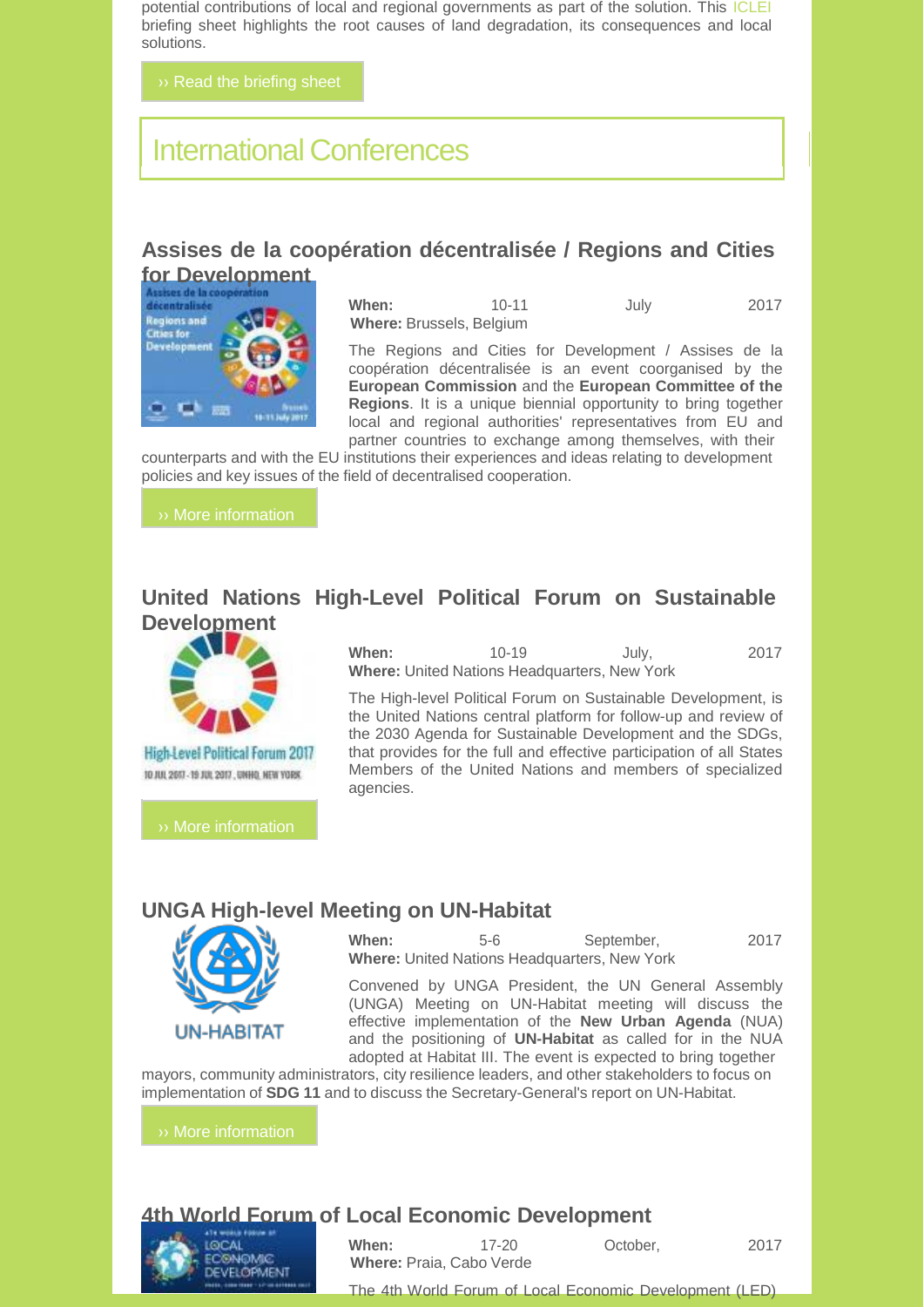will be held in Praia, Cabo Verde, from 17 to 20 October, 2017. This event is part of an open working process, started in 2011, which promotes an international dialogue and shares experiences on Local Economic Development. Registrations close on October 16th.

›› More information

#### **Global Conference on "Cities and Migration"**



**When:** 16-17 November, 2017 **Where:** Mechelen, Belgium

The Belgian government and the city of Mechelen will host a "Global Conference on Cities and Migrants", together with IOM, UN Habitat and UCLG as institutional partners.The

Conference will aim to facilitate key decision makers' views on actionable recommendations on cooperation for migration governance and local and national levels in follow-up to Habitat III and as input to the stocktaking meeting for the GCM, hosted by the Government of Mexico in December 2017.

›› More information

#### **Commonwealth Local Government Conference 2017**



**When:** 21-25 November, 2017 **Where:** Mediterranean Conference Centre, Valletta, Malta

The Commonwealth Local Government Conference is CLGF's flagship event, held every two years in different regions of the Commonwealth. In 2017 the CLGF conference will be held for the first time in Malta under the theme *Fit for the future: capacity and resources for effective local government.* The conference brings together some 500-600 top local government policy makers, practitioners and other key stakeholders.

›› More information

## **Courses**

### **The Hague Academy**

**Multilevel Water Governance** (info) Where: The Hague When: 18-19 September 2017 Apply by: 12 July 2017

**Conflict, Rule of Law and Local Security** (info) Where: The Hague



When: 30 October - 10 November 2017 Apply by: 1 September 2017

Please remember to mention in your application that you apply through our newsletter for a 10% discount on the course fee.

#### **Policy Research Center**

**Summer Course: Taxation and Development** (info) Where: Bled, Slovenija When: 28 August - 1 September 2017 Apply by: 15 July 2017

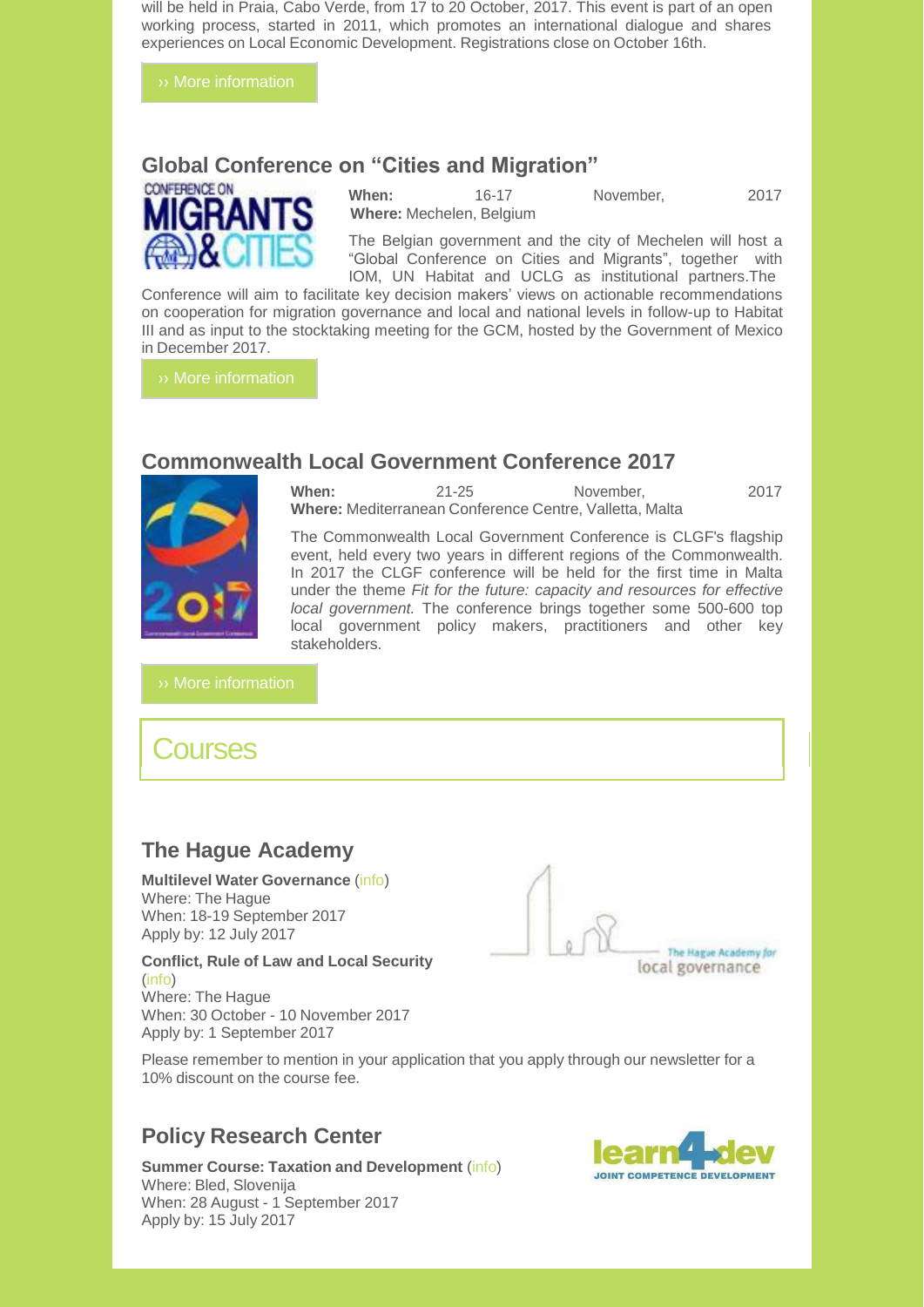#### **UN Summer Academy**

**Localising the 2030 Agenda for Sustainable Development** (info)

Where: Bonn, Germany When: 21 - 25 August 2017 Apply by: 7 August 2017

#### **UN Economic Commission for Latin America and the Caribbean**

**Territorial Planning for Sustainable Development and the 2030 Agenda** (info)

Where: Santiago, Chile When: 16 - 27 October 2017 Apply by: 1 Septemebr 2017 Course language: Spanish





## **Other Studies and Publications**

## Decentralisation and Local Governance



#### **Decentralisation in Morocco: the current reform and its possible contribution to political liberalisation**

**German Development Institute (DIE), Discussion Paper No. 11, 2017**

In reaction to the political unrest of 2011, new laws for decentralisation reform intended to enhance political participation and improve the institutions´ efficiency and transparency should have been adopted in Morocco. However, the process of implementation has been delayed significantly. Against the background of international experiences in this field, this discussion paper reveals the factors that need to improve to make decentralization work and enhance the chances for political liberalization.

›› Read more

## **Localising international Agendas**



#### **Metropolises addressing the global agendas**

**Metropolis Observatory, Issue Paper Nr. 2, 2017** The new generation of global agendas that will set the guidelines for sustainable development in the coming years addresses the main challenges faced by metropolises and offers a frame of reference for public policies that major cities must promote. This publication analyses the connection between six of the main global agendas on sustainable development and the principal metropolitan challenges.

›› Read more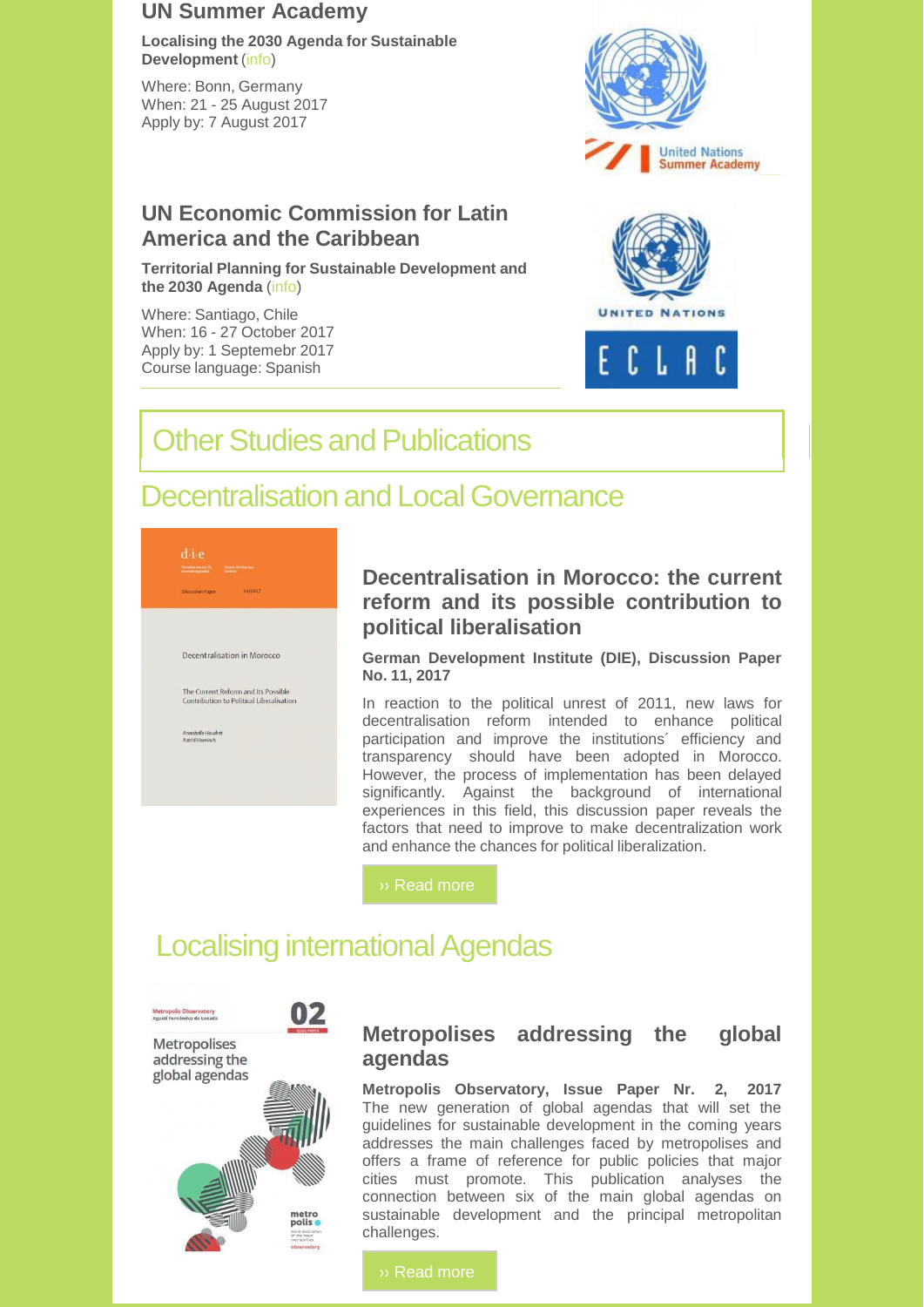## **Urban and Territorial Governance**



**National Urban Policy in OECD Countries**

**OECD, 2017** Cities are crucial for national economic, social and environmental performance. A national urban policy (NUP) has been recognised by the international community as an important instrument for harnessing urbanisation to achieve national and global goals. This report provides an assessment of the state and scope of NUPs across 35 OECD countries and describes how urban policy and its place in national political agendas is evolving.

›› Read more

#### **Economic Report on Africa 2017: Urbanization and Industrialization for Africa´s Transformation**

**United Nations Economic Commission for Africa, 2017**

This report examines how to harness the opportunities from rapid urbanization to speed industrialization and accelerate structural transformation. It shows that industrialization requires better functioning cities and systems of cities, which in turn require better performing industrialization processes, and stresses that African countries can leverage the momentum of urbanization to accelerate industrialization for a more prosperous and equitable future.



#### **New Planning Culture in German Cities: Topics, Priorities and Processes**

**Darmstadt University of Technology, German Association of Cities and Federal Institute for Building, Urban and Environmental Research (BBSR), 2016** This publication is an inventory of 55 projects for practical implementation that are examples of best practice where cities are not only responsibly adopting new directions in the planning process, but have also set qualitative standards for their basic planning goals, priorities for plans and projects, and regulations of their own planning procedures. Aimed at showing how current challenges in urban development can be overcome by innovative approaches, the publication concludes with an outlook on future challenges.

›› Read more

Fiscal Decentralisation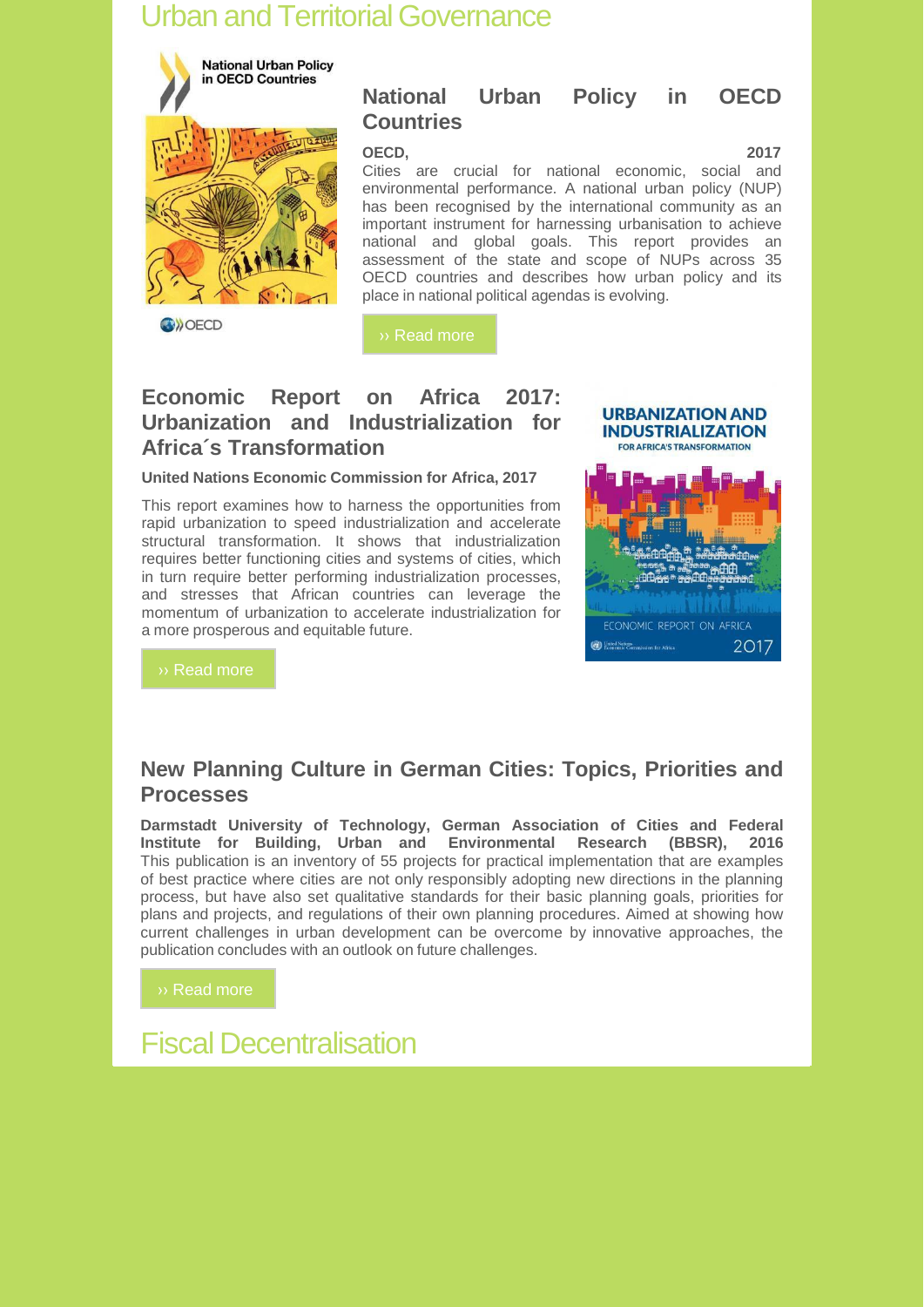#### **Municipal Pooled Financing of Infrastructure in the United States: Experience and Lessons**

#### **Dr. Lili Liu** *et al.,* **World Bank, 2017**

There has been great interest from policymakers in developing countries in learning from the experience of the advanced countries in developing pooled financing facilities. After having completed a review of specialized financing vehicles for municipalities in Europe, this paper reviews the legal, institutional and operational frameworks for subnational pooled financing (bond banks) in the United States, focusing on small municipalities, hence to help strengthen the capacity of the World Bank´s advisory services in infrastructure financing.



›› Read more

## Service Delivery

#### **Governance and Service Delivery: Practical Applications of Social Accountability across Sectors**

#### **A. Wetterberg et al., RTI Press Publication, 2016**

This collection examines six RTI International projects that pursued different paths to integrating service delivery and governance through engaging citizens, public officials and service providers on issues related to accountability and sectoral services. The cases illustrate the multiple ways in which social accountability can lead to positive effects on governance, citizen empowerment, and service delivery.

›› Read more

## Climate Change

#### **From Challenges to Solutions: How to improve integration of climate change aspects into urban development instruments, strategies and initiatives**

#### **Cities Fit for Climate Change Project (GIZ), 2017**

This is the report of one of the International Learning Exchange Workshops organized by Cities Fit for Climate Change in partnership with Connective Cities in order to facilitate peerto-peer knowledge exchange about climate-appropriate urban development among its three partner cities (Santiago, Chennai and Durban) and German and further cities. The workshop, held in Durban from 14 to 16 February 2017, pulled together a number of urban practitioners and gave them the opportunity to glean appropriate ideas from the workshop participants and to develop action plans for their own cities.

›› Read more